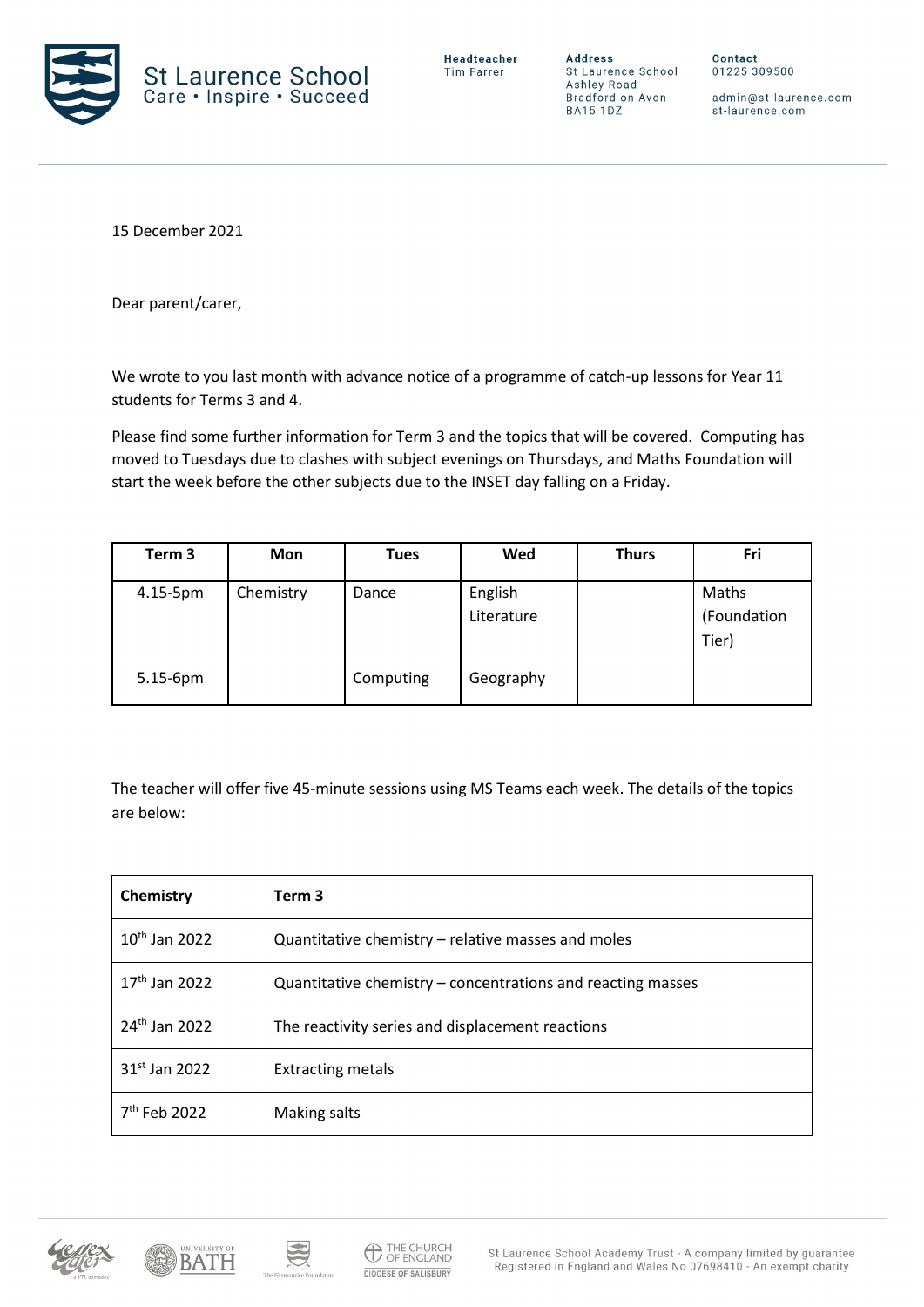

admin@st-laurence.com<br>st-laurence.com

| Dance                     | Term 3                                                                                                                         |
|---------------------------|--------------------------------------------------------------------------------------------------------------------------------|
| $11^{th}$ Jan 2022        | Written Exam Section B. The dancer in performance. Set Phrase Breathe<br>and Set Solo Performance (6 markers)                  |
| $18th$ Jan 2022           | Written Exam Section B. The dancer in performance. Choreography and<br>Structure (6 markers)                                   |
| 26 <sup>th</sup> Jan 2022 | Written Exam Section C. Anthology work A Linha Curva; Costume, Set,<br>Lighting and Aural setting (12 markers)                 |
| $1st$ Feb 2022            | Written Exam Section C. Anthology work Artificial Things; Costume, Set,<br>Lighting and Aural Setting (12 markers)             |
| $8th$ Feb 2022            | Written Exam Section C. Anthology work Emancipation of Expressionism;<br>Costume, Set, Lighting and Aural Setting (12 markers) |

| Computing                | Term <sub>3</sub>                                                |
|--------------------------|------------------------------------------------------------------|
| $11^{th}$ Jan 2022       | 1.1 Systems Architecture & 1.2 Memory & storage                  |
| $18th$ Jan 2022          | 1.3 Computer Networks & 1.4 Network Security                     |
| $26^{th}$ Jan 2022       | 1.5 Systems Software & 1.6 Ethical, legal & environmental impact |
| $1st$ Feb 2022           | 2.1 Algorithms & 2.2 Programming Fundamentals                    |
| 8 <sup>th</sup> Feb 2022 | 2.4 Boolean Logic & 2.5 Programming Languages & IDEs             |





S

mi<sub>no</sub> mi

naurice Foundation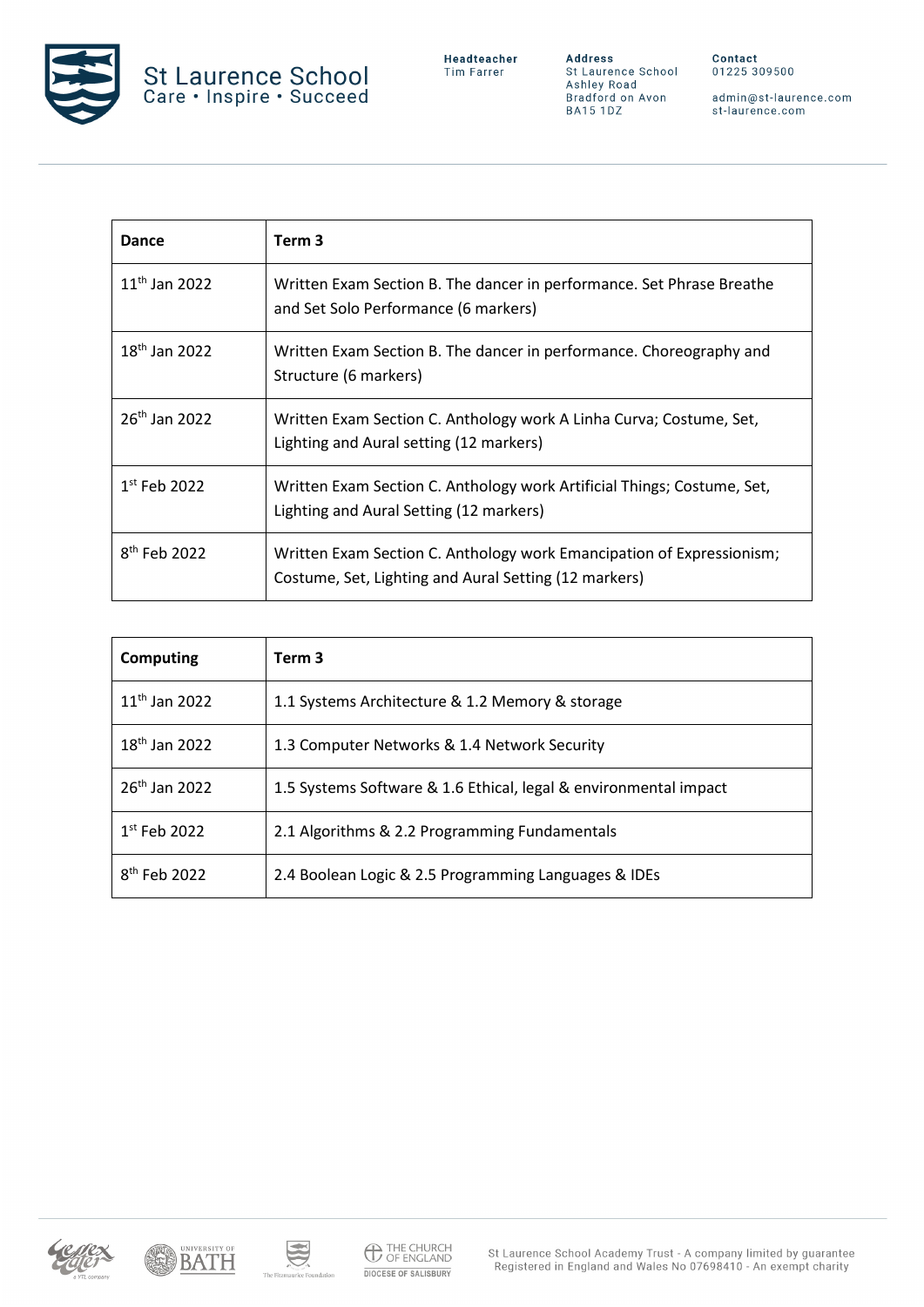

**Address**<br>St Laurence School<br>Ashley Road<br>Bradford on Avon<br>BA15 1DZ

admin@st-laurence.com<br>st-laurence.com

| <b>English Lit</b>        | Term <sub>3</sub>                                                                    |
|---------------------------|--------------------------------------------------------------------------------------|
| $12^{th}$ Jan 2022        | Responsibility in 'An Inspector Calls'                                               |
| $19^{th}$ Jan 2022        | The generational gap in 'An Inspector Calls'                                         |
| 26 <sup>th</sup> Jan 2022 | 'Dr Jekyll and Mr Hyde' exploring a particular extract on a given<br>theme/character |
| $2nd$ Feb 2022            | 'Dr Jekyll and Mr Hyde' exploring a particular extract on a given<br>theme/character |
| $9th$ Feb 2022            | 'Dr Jekyll and Mr Hyde' exploring a particular extract on a given<br>theme/character |

| Geography                 | Term <sub>3</sub>                                                 |
|---------------------------|-------------------------------------------------------------------|
| 12 <sup>th</sup> Jan 2022 | What is development and how do we measure it?                     |
| $19th$ Jan 2022           | Why is there a development gap and how can we try close it?       |
| 26 <sup>th</sup> Jan 2022 | What is Globalisation and how does it play a role in Development? |
| 2 <sup>nd</sup> Feb 2022  | Case Study: India                                                 |
| $9th$ Feb 2022            | Case Study: India                                                 |





S

The Fi